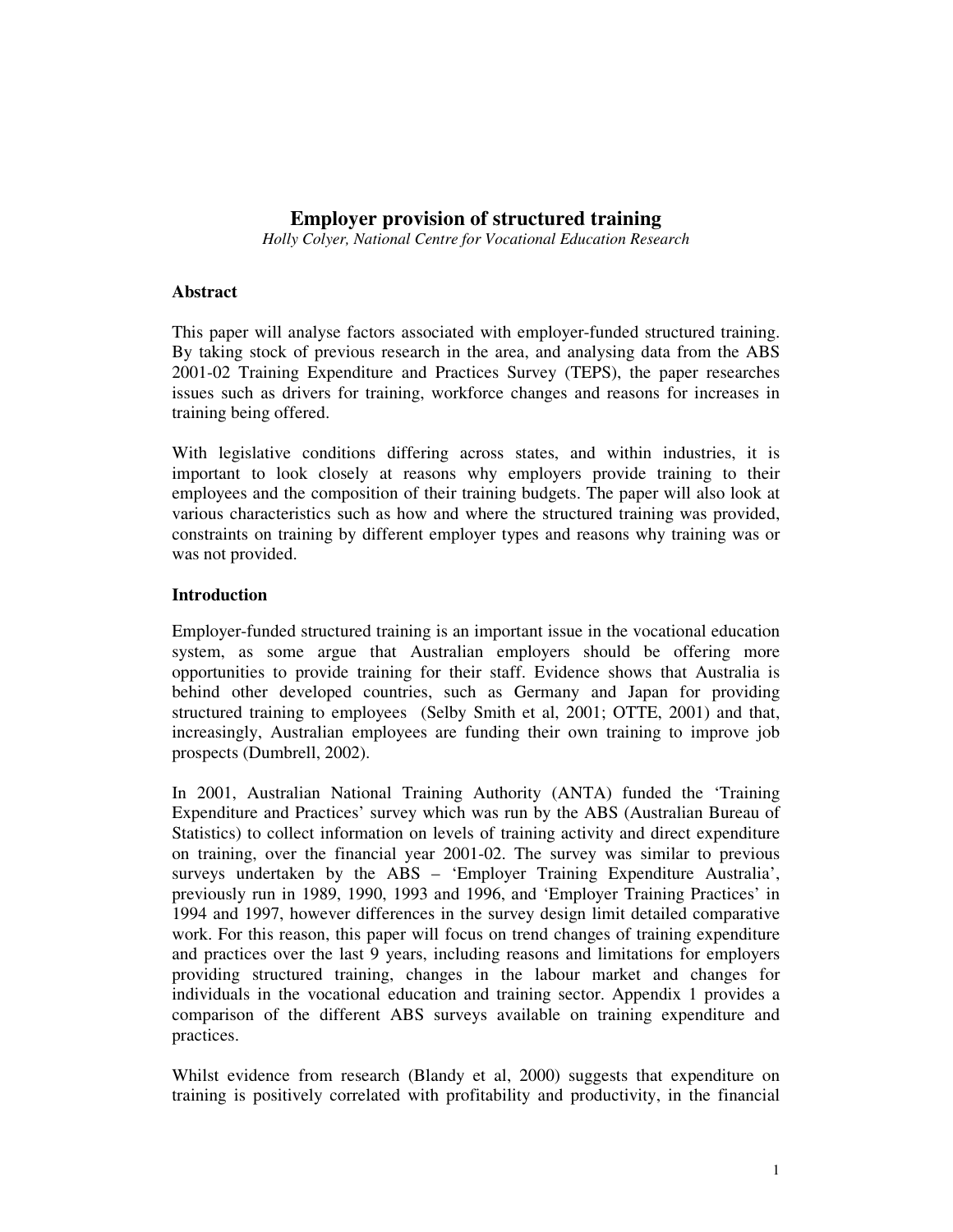year  $2001 - 02$  under half  $(41\%)$  of employers in Australia offered structured training to their employees.

Characteristics of training in the 2001-02 financial year: -

- $\triangleright$  There is a stronger training culture in businesses of 100 or more employees with 97.5% of employers providing some form of structured training, whilst businesses of less than 20 employees were least likely to provide structured training (30.9%).
- $\triangleright$  More employers in Tasmania were likely to provide structured training (52.5%) than in any other State.
- $\triangleright$  Employers in the Government administration and defence; Electricity, gas and water supply; and Education industries provided the most structured training (87.5%, 86.7% and 72.9% of employers respectively).
- $\triangleright$  Employers in the public sector provided more structured training (84.3%) that the private sector (40.6%).
- $\triangleright$  Structured Training was provided by employers to 94.4% of permanent employees, but only 25.4% of non-permanent employees.
- $>$  52.1% of employers with at least 40% of their employees in the occupation group 'Tradespersons and related workers' provided structured training to their employees.
- $\geq$  48.7% of all employers surveyed in the Government Administration and Defence industry increased their level of structured training from the previous financial year.
- $\triangleright$  Overall, 54.7% of employers that provided structured training to employees did so to maintain professional status and/or meet industry standards.
- $> 31.2\%$  of employers provided structured training in the form of external workshops and lectures, and 22.5% provided structured on-the-job training.
- $\geq$  Of all employers surveyed, 32.1% provided structured training that was occupation-specific, 18.3% provided structured training for induction purposes, but only 9.1% provided structured training for personal development of the employee.

# **Training Expenditure**

Total nominal training expenditure during the 2001-02 financial year was \$3652.7 million, including wages and salaries of dedicated trainers, and accounting for offsets to training expenditure. This figure represents an approximate increase of \$1256 million from 1996<sup>1</sup>, a 52.4% increase in total (Table 1). Table 2 below includes a breakdown of training expenditure in real terms, that is, accounting for inflation. The increase in real terms is \$834.6 million, a 37% increase from 1996. This increase could be attributed to many factors, including an increase in the number of employers offering structured training, growth in the labour force, changes within industry, legislative requirements and increases in the real cost of training an employee.

Structured training vs unstructured training, number of employees has grown. % of wage and salary.

<sup>&</sup>lt;sup>1</sup> Expenditure for 1996 based on annualised figures from the ABS, based on the September quarter 1996. Excludes seasonal adjustment.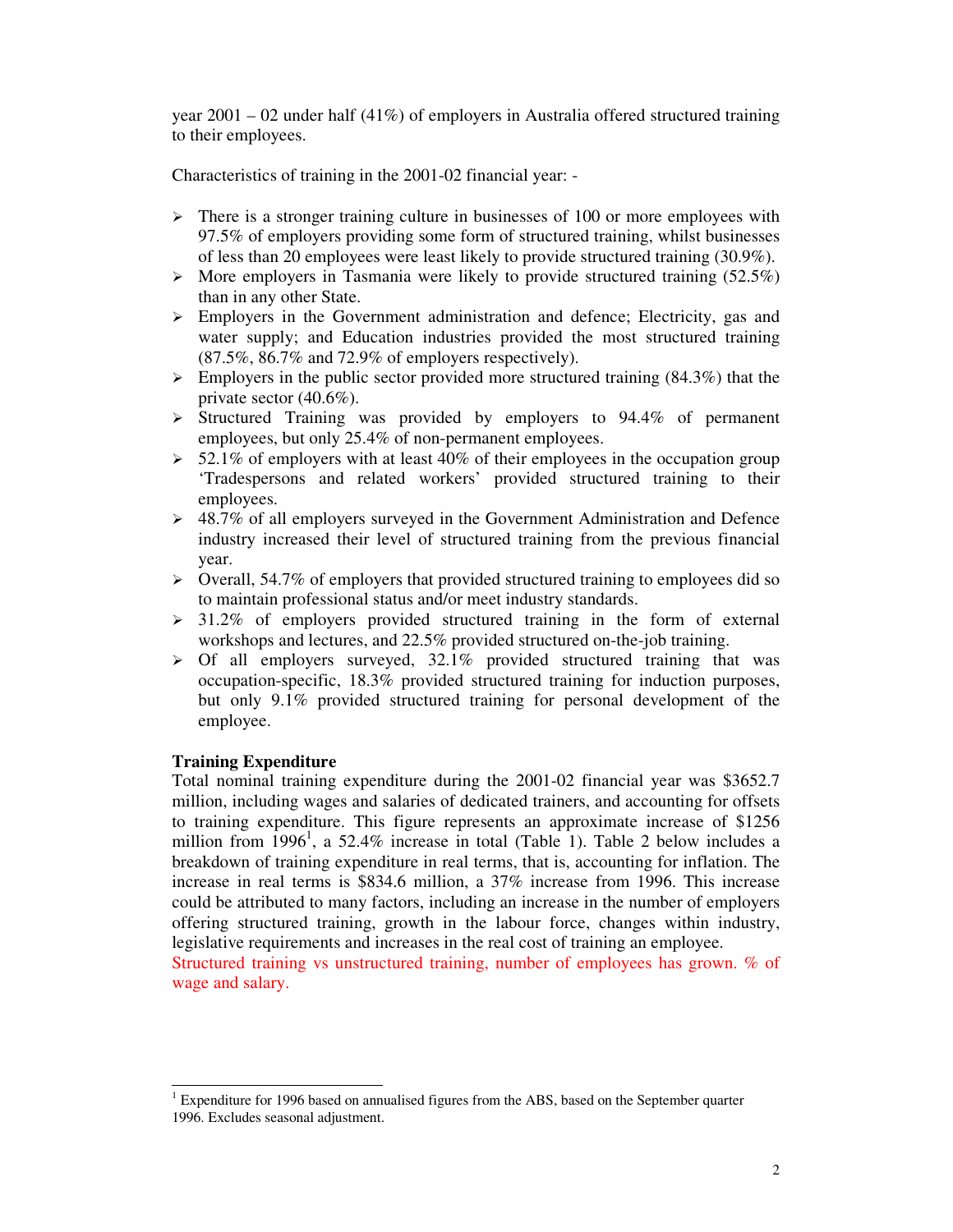|                                                   | $1993^{(a)}$ | $1996^{(a)}$ | $2001 - 02^{(b)}$ |
|---------------------------------------------------|--------------|--------------|-------------------|
|                                                   | (600)        | (600)        | (900)             |
| Wages & Salaries of dedicated trainers            | 1036         | 1087.7       | 1036.7            |
| Direct Training expenditure (excluding wages $\&$ | 1339.2       | 1430.5       | 2981.5            |
| salaries to dedicated trainers)                   |              |              |                   |
| Gross Training Expenditure                        | 2375.2       | 2518.1       | 4018.2            |
| <b>Offsets to Training Expenditure</b>            | 110          | 121.5        | 365.5             |
| Total                                             | 2265.2       | 2396.7       | 3652.7            |

**Table 1: Direct Expenditure on Structured Training, Current, All employers, 1993 – 2001-02 (\$m)**

Source: ABS Training Expenditure Survey 1993.

ABS Training Expenditure Survey 1996.

ABS Employer Training Expenditure and Practices 2001-02.<br>(a) Annual estimates for 1993 and 1996 based on September.

Annual estimates for 1993 and 1996 based on September quarter.

 $(b)$  2001-02 financial year.

|                                                   | $1993^{(a)}$ | $1996^{(a)}$ | $2001 - 02^{(b)}$ |
|---------------------------------------------------|--------------|--------------|-------------------|
|                                                   | (900)        | (600)        | (900)             |
| Wages & Salaries of dedicated trainers            | 1036         | 1031.9       | 882.2             |
| Direct Training expenditure (excluding wages $\&$ | 1339.2       | 1357.1       | 2537.3            |
| salaries to dedicated trainers)                   |              |              |                   |
| <b>Gross Training Expenditure</b>                 | 2375.2       | 2389.0       | 3419.5            |
| <b>Offsets to Training Expenditure</b>            | 110          | 115.3        | 311.0             |
| Total                                             | 2265.2       | 2273.8       | 3108.4            |

**Table 2: Direct Expenditure on Structured Training, Real, All employers, September 1993 prices (\$m) (1)**

Source: ABS Training Expenditure Survey 1993.

ABS Training Expenditure Survey 1996.

ABS Employer Training Expenditure and Practices 2001-02.<br>(a) Annual estimates for 1993 and 1996 based on September.

Annual estimates for 1993 and 1996 based on September quarter.

(b) 2001-02 financial year.

(1) The Non-farm GDP (NFGDP) deflator is used as a general measure of price change. Reference year for implicit price deflators is 2001-02. Source: ABS 5206.0 Australian National Accounts: National Income, Expenditure and Product, December 2003.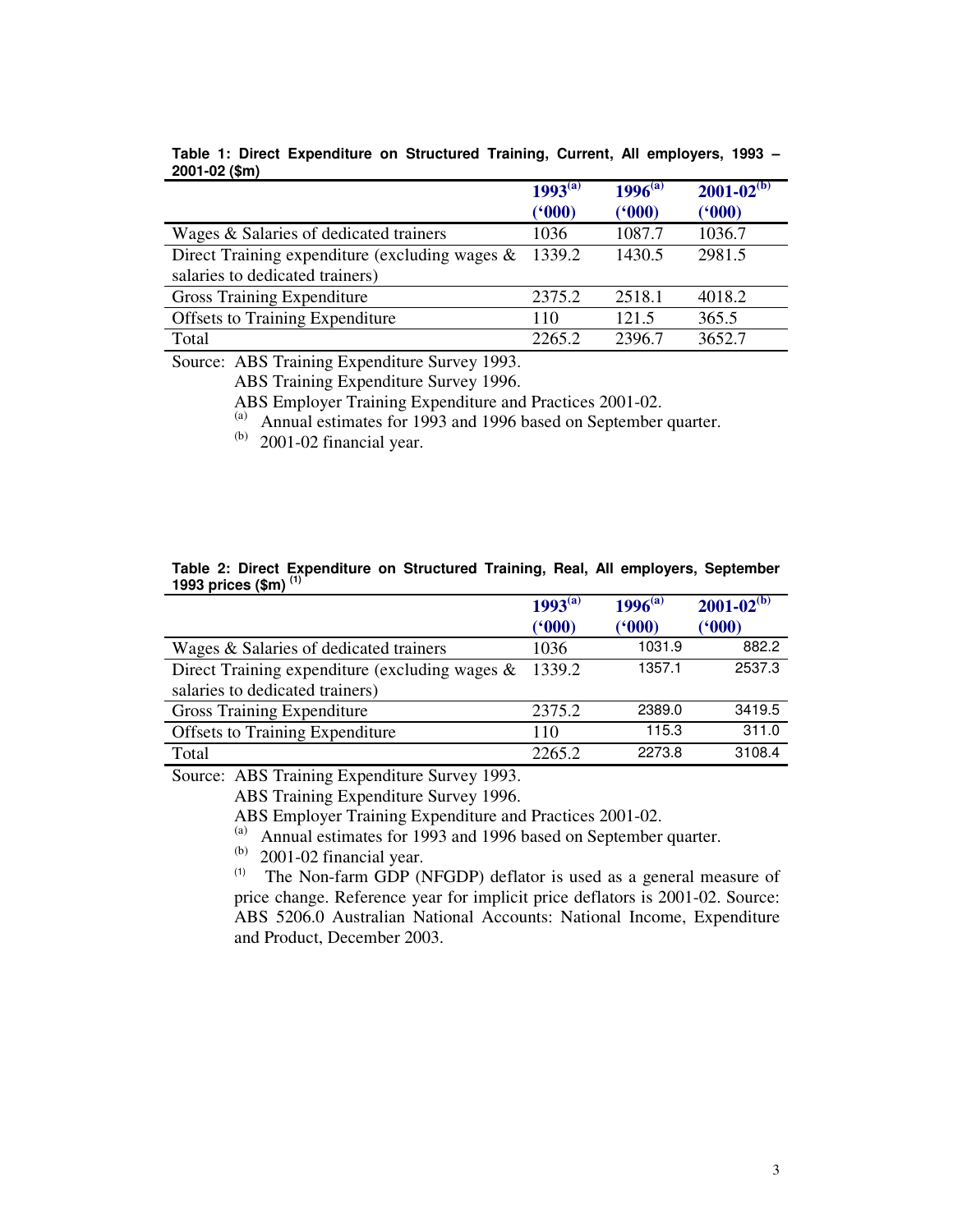### **Factors Attributing to Change in Provision of Structured Training**

#### *Changes in the Labour Market*

The trend of employment in Australia and OECD countries has been in the direction of increased non-standard employment (NCVER, 2003). Growth in part-time and tenuous employment has been strong in recent years, however historically less training is provided to part-time and casual employees, which has undermined the training drive. Research by Hall et al, 2002, from 'ABS Employment Arrangements and Superannuation' (April-June 2000), reveals that 49.5% of self-identified casuals received training during the last 12 months of their main job, compared with 69.9% of permanent employees, and 81.8% of employees on a fixed term contract. The majority of training for self identified casuals was on-the-job training (35.4%), whereas permanent employees were more likely to attend a seminar, workshop or conference for training purposes (43%) or undertake a structured training course (31.3%).

#### *Individuals increasing funding of their own training and development*

Increasing staff turnover has led to a shift of training burden from government and employers to individuals. Research by Hall et al, 2002, based on ABS Education and Training Experience surveys from 1989 – 1997 shows there has been a considerable rise in the number of people taking part in externally provided non-employer supported training. In 1989, 9.8% of all those who had participated in training in the previous year had taken an external course that was not supported by an employer. This figure had grown to 20% in 1997. Research by Dumbrell, 2002, estimates that just over 750,000 individuals incurred personal expenses in paying for their own training during the 12 months prior to the Education and Training Experience Survey (ABS SET 1997), with more than 75% spending less than \$500 on training. A large proportion (13.5%) of people not classified to an industry (unemployed or studying), have spent more than \$5000 on their own training, whilst relatively high numbers of individuals employed in the communication, property and business services and wholesale industries spent between \$1000 to \$5000 on their own training. Whilst employers are increasingly providing incentives to train by paying course fees and materials, employees are contributing more to external training by not receiving any wages or salary for the hours they spend in training (Long, 2002, based on ABS Training Expenditure and Training Experience surveys).

#### *Changes within Industry*

The industries, which have provided the biggest growth in numbers of employers providing training, are accommodation, cafes and restaurants (54.8% in 1997 to 91.5% in 2001-02), cultural and recreational services (from 49.5% to 80%) and construction (47% to  $75.7\%$ ).

Whilst the retail, manufacturing and property and business services industries have the largest numbers of persons employed (ABS Labour Force Survey, February 2003), the accommodation, cafes and restaurants have a large proportion of part-time and casual employees, which historically received less structured training than full time employees. The numbers of employees in the construction trade have increased 23% from 1998 to 2003, and cultural and recreational services have increased 16% over the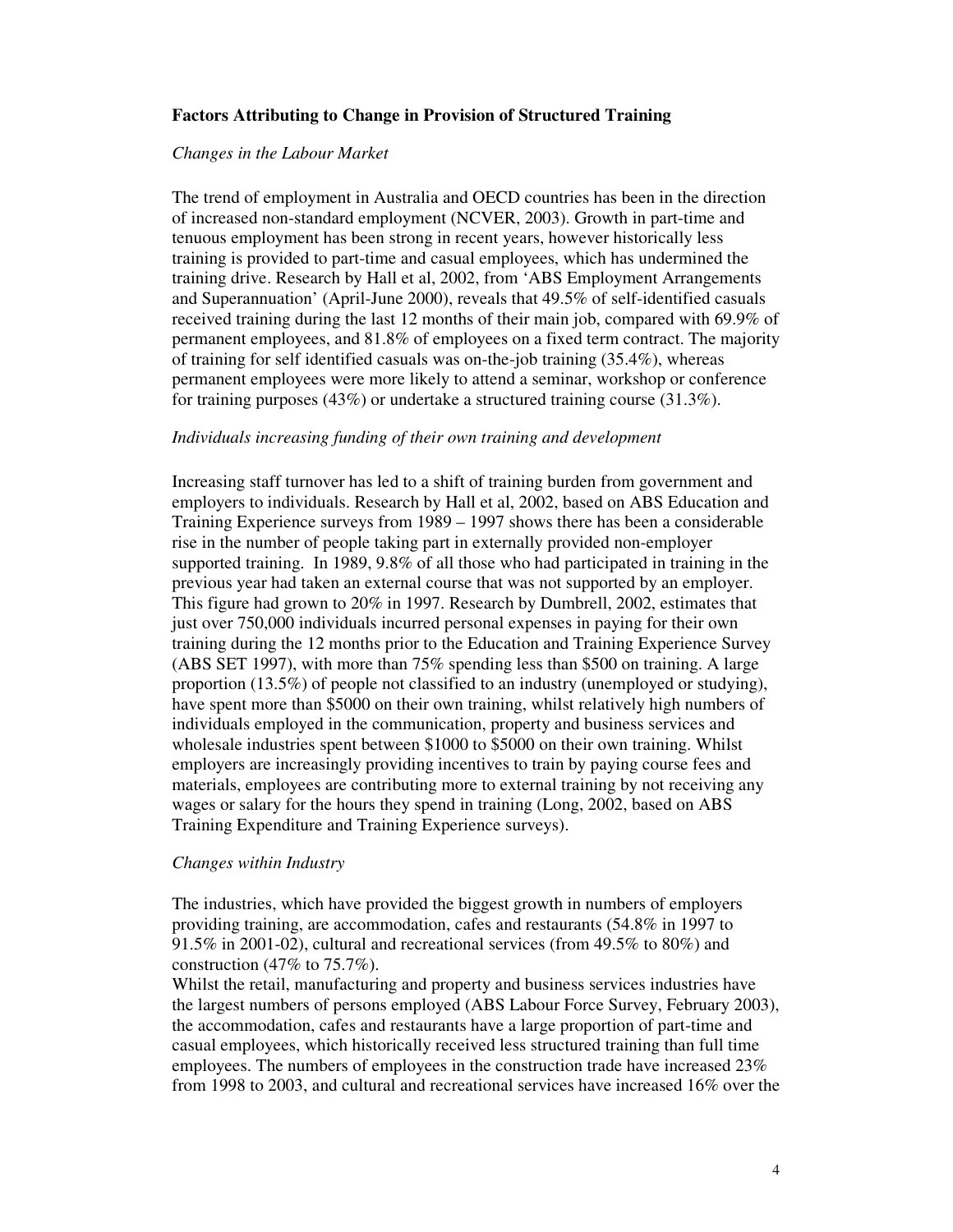same period, which could attributed to increases in structured training. The increase could also be attributed to a high demand for new and updated skills.

# **Training Practices Reasons for Providing Structured Training**

In 2001-02, 54.7% of employers that provided structured training did so to maintain professional status and/or meet industry standards, 53.1% provided training to improve quality of goods or services provided and 53.6% for staff development and advancement. A small group (7.4%) provided structured training for award or enterprise bargaining agreements, or for competitive reasons within Australia and Overseas (8.1%).

In 1994, the reason reported most often to provide structured training was to improve the work performance of employees (79.8%), especially by public employers (93.8%). This is similar to the trend in 1997, where 53% of businesses supplying structured training found it important to improve performance in current job (39% found it crucial), 39% found structured training important to respond to new technology (36.4% in 2001-02) and 44% rated it important to improve the quality of goods or service.

Individual development of staff was seen as more important in 2001-02 than in 1997. 53.6% of employers provided structured training in 2001-02 for staff development and advancement (87.1% for businesses with 100 or more employees), 40.6% of employers in 1994 to enable staff movement to other positions in the organisation, and 30% in 1997 to enable employees to move to other positions.

## **Factors that Limit Training Expenditure**

Despite evidence that there are many benefits for businesses providing structured training, during the financial year  $2001-02$ , under half  $(41\%)$  of Australian employers provided structured training for their employees. This compares with 32% of employers in 1994 and 35% in 1997.

Some reasons for not providing structured training include the lack of a strong training culture in many industries due to a lack of information on costs and benefits, and the high labour turnover which makes it easier to recruit already trained workers, but harder to retain trained employees (OTTE, 2001).

43.1% of employers cited the reason for limiting provision of structured training during 2001-02 were that the current employees were adequately trained, however only 6% indicated it was because they had recruited trained people. Other reasons for limiting structured training include that the requirements had been met through unstructured methods (13%), cost constraints (8.8%) and time constraints (6.8%).

In the 1994 Training Expenditure Survey, the trends were much different. Time and Cost constraints (55.8% and 41.3% respectively) were the biggest limitations for employers to offer structured training. Only  $11\%$  felt that their current employees were adequately trained, and 5.2% only recruited trained people.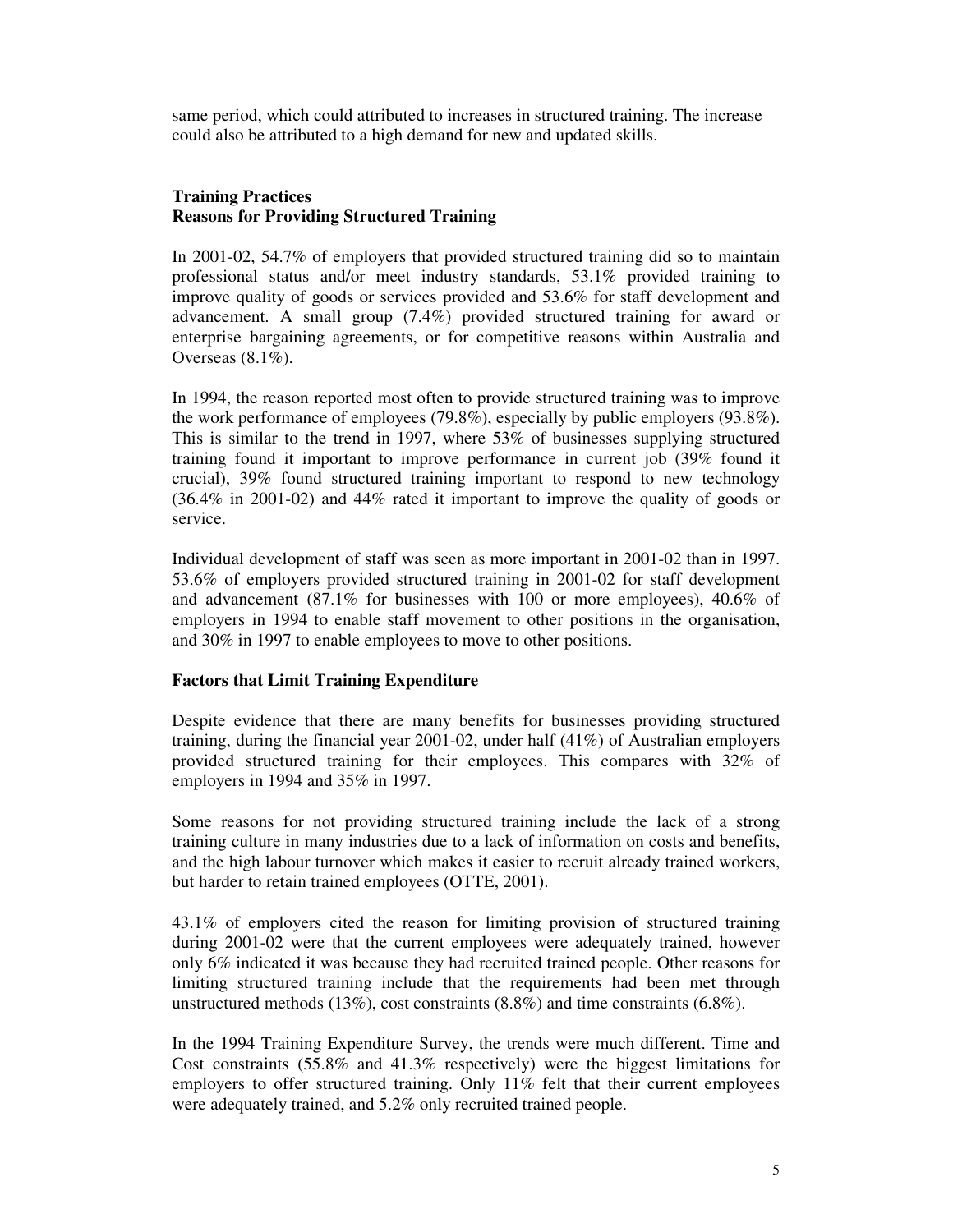### **Delivery of Training**

Most employers over the year from 1994 to 2001-02 use external training providers to conduct structured training. In the 2001-02 financial year, most employers (40.3%) providing structured training used a private training provider. It was more likely for a large company of more than 100 people to use a private training provider most often for their training requirements (47.2%, compared with 15% for TAFE), than for companies with less than 5 employees (19.6% compared with 27% for TAFE). In 1994 more employers used TAFE as their external training provider (46.3%), with 39.3% using private training providers, and in 1997, 43% used TAFE and 34% a private training provider.

The delivery type of structured training has also changed and become more flexible over time. In 2001-02, 15.9% of employers providing structured training reported an increase in the use of electronic learning arrangements from the previous financial year, leading to a total of 37.8% of employers using electronic learning arrangements for some or all of the structured training provided. Employers with 100 or more employees particularly used it (64.7%) and the communication services and transport and storage industries also used it more than other industries (92.4% and 73.6% respectively).

Permanent employees in 2001-02 were more likely to receive structured training via external workshops and lectures (79.1%), whereas non-permanent employees were more likely to receive structured on-the-job training (67.3%) and internal workshops and lectures (63%).

#### **Conclusion**

Findings from the Training expenditure and training practices surveys show significant changes for both the employers and employees over time. Employers are slowly changing their reasons for providing structured training from providing development to their staff, to improve profitability and product/service improvement for their business. Add to this an increasing labour market turnover of staff, and individuals are now increasing their own investment in their development.

Training practices have also become more flexible and perhaps more customised to the needs of industry. Time and cost constraints were the biggest limitation for employers providing structured training in 1994, however relatively few employers described this as a limitation in 2001-02. This could also be attributed to more customised training programs offered by private training providers, who are now used overall more than TAFE by employers. Employers are more likely to pay for specific training courses that are short, cheap and have immediate impact.

Future Research of training expenditure could include a shift-share data analysis from the 2001-02 Training Expenditure and Practices Survey, based on changes within the labour market, and shift in industries, to attribute the changes in training expenditure in Australia.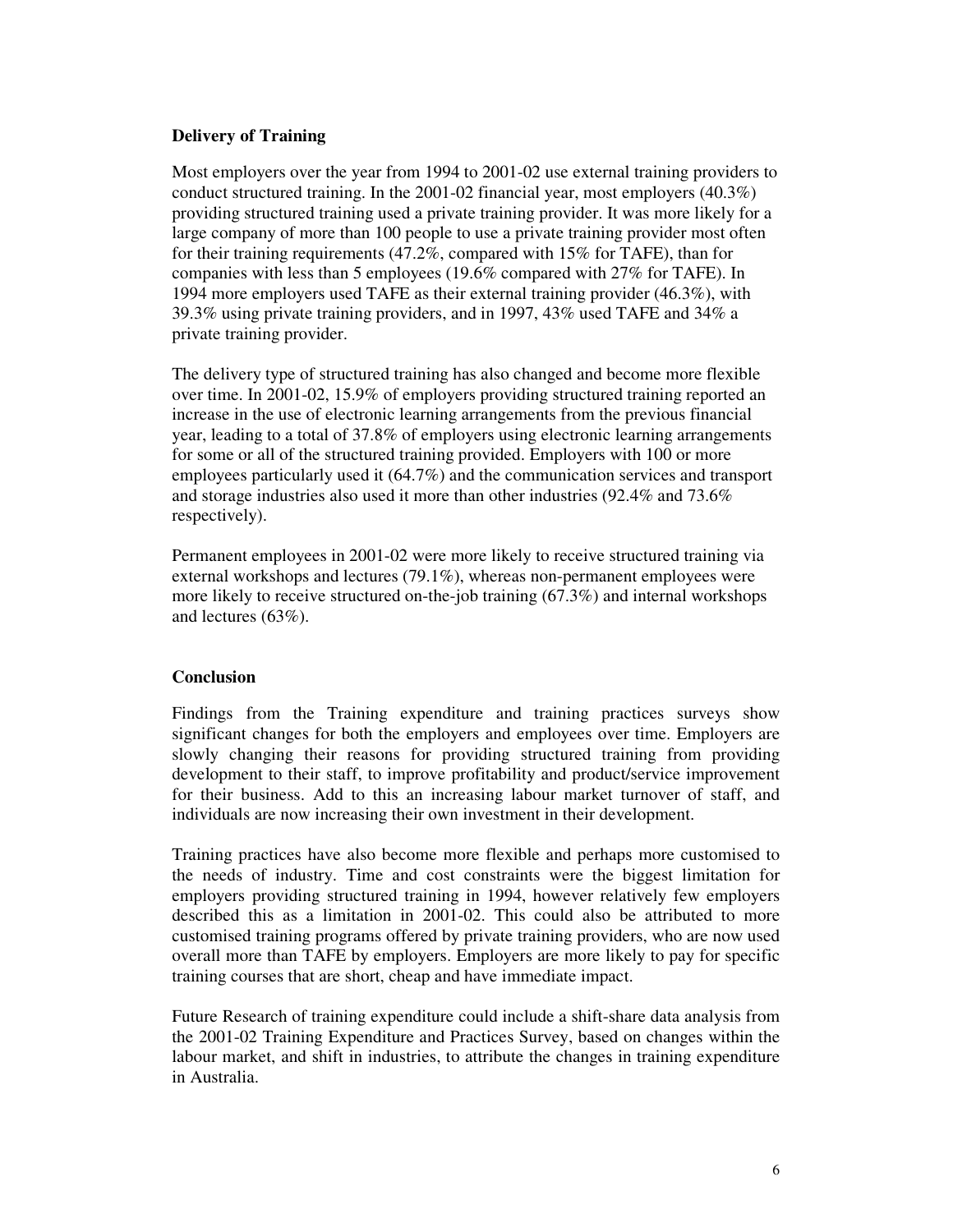#### **References**

ABS (2003), 6362.0, Employer Training Expenditure and Practices 2001-02 Canberra.

ABS (2003), 6362.0, Employer Training Expenditure and Practices: Explanatory Notes Canberra.

ABS (1994), 6356.0, Employer Training Practices Australia February 1994 Canberra.

ABS (1997), 6356.0, Employer Training Practices, Australia February 1997 Canberra

ABS (1997), 6353.0, Employer Training Expenditure, Australia July – September1996 Canberra

ABS (1994), 6353.0, Employer Training Expenditure Australia July to September 1993 Canberra

ABS (1997), Education and Training Survey 1997 – Australia Overview, Canberra

ABS (2002), 6278.0, Survey of Education, Training and Information Technology 2001 (SETIT) – Data Item List, Canberra

ABS (2004), 5206.0, Australian National Accounts: National Income, Expenditure and Product, Table 40. Selected Analytical Series, Canberra

Blandy, R, Dockery, M, Hawke, A, Webster, E, (2000), does training pay? evidence from Australian enterprises, NCVER, Adelaide.

Dumbrell, T, (2002), Industry Differences in expenditure on training, UTS Research Centre Vocational Education & Training, Sydney

Hall, R, Buchanan, J, Considine, G, (2002), "You value what you pay for" -Enhancing Employers' Contribution to Skill formation and Use, a discussion paper for the Dusseldorp Skills Forum, ACIRRT, University of Sydney

Long, M, (2002), What is Happening to Training? What the ABS Training Surveys Tell Us, Working Paper No. 41, Monash University – ACER, Centre for the Economics of Education and Training

Office of Training and Tertiary Education (OTTE), (2001), Publications from OTTE, Investment in Training, Benefits to Employers from an Investment in Training, Literature Review, Department of Education and Training Victoria, Melbourne

NCVER, (2003), Private-sector provision of vocational education and training to employees, A report for the Victorian employers chamber of commerce and industry, Adelaide.

Selby Smith, C, (2001), CEET's Stocktake: the economics of vocational education and training in Australia, NCVER, Adelaide.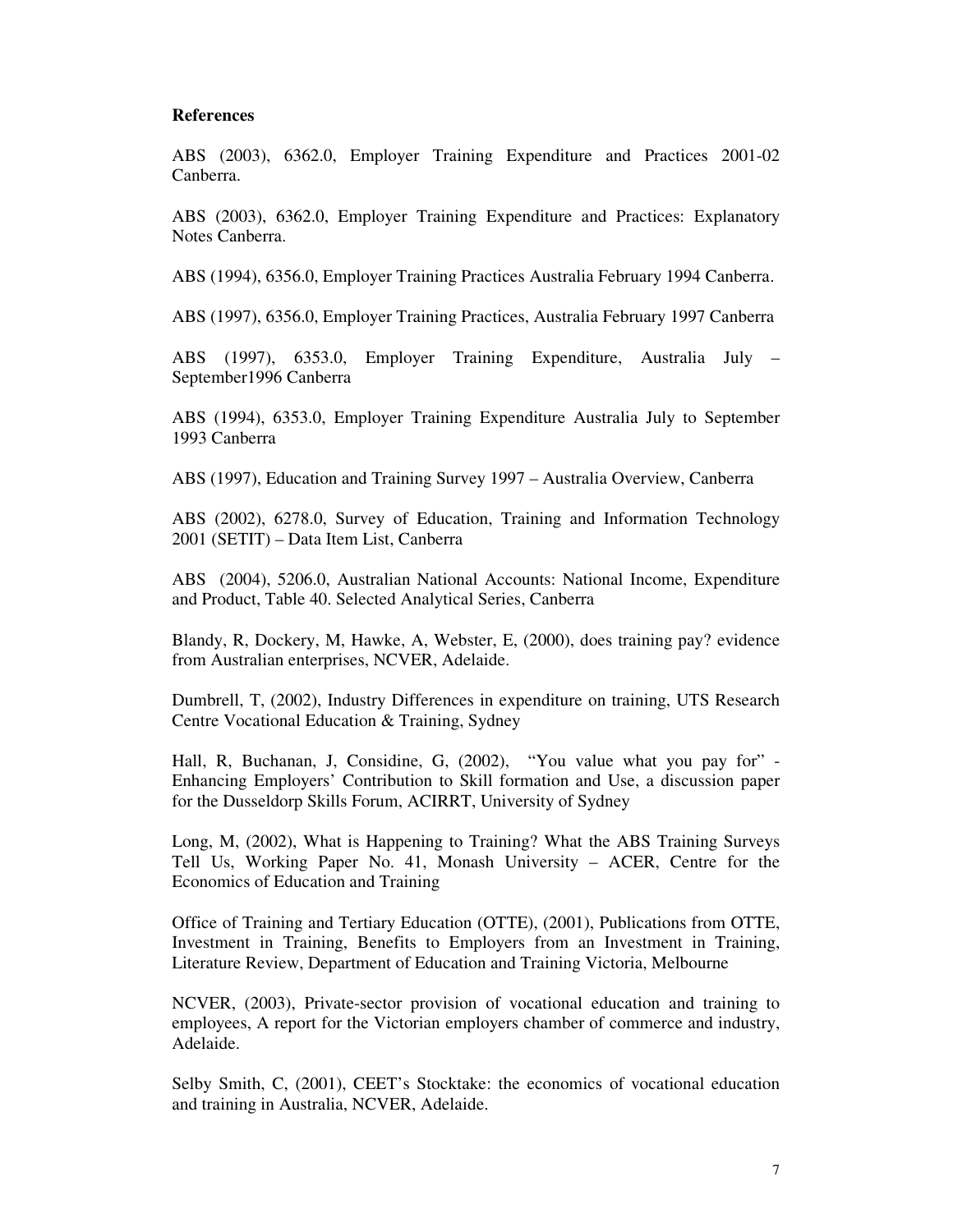|                           | Table 1. Comparison of ABS Surveys on Training exper        | nditure and practices                                                                                           |                                                             |                                                                             |                                                                              |
|---------------------------|-------------------------------------------------------------|-----------------------------------------------------------------------------------------------------------------|-------------------------------------------------------------|-----------------------------------------------------------------------------|------------------------------------------------------------------------------|
|                           | Training Expenditure Survey<br>1993                         | Training Expenditure Survey 1996 Training Practices Survey 1994                                                 |                                                             | Training Practices survey<br>1997                                           | Practices Survey 2001-02<br>Training Expenditure and                         |
| Respondents               | approximately 6000 businesses<br>from the ABS Register      | of employers are common to<br>approximately 6000 businesses<br>(35% of employers are common<br>the 1993 survey) | Same as the 1993 Expenditure<br>Survey                      | Same as the 1996 Expenditure<br>Survey                                      | 5889 total respondants from the<br><b>ABS Business Register</b>              |
| Scope                     | Includes formal training only                               | Includes employers who provided<br>structured training                                                          | Includes formal training only                               | Includes employers who<br>unstructured training<br>provide structured or    | that provided structured training<br>All employers, not just those           |
| Reference Period          | 1 July - 30 September 1993                                  | -30 September 1996<br>n<br>T<br>T                                                                               | 1 March 1993 - 28 February 1994                             | 1 March 1996 - 28 February<br>1997                                          | 1 July 2001 - 30 June 2002                                                   |
| Industry Classification   | ASIC (Australian Standard<br>Industrial Classification)     | ANZSIC (Australian and New<br>Zealand Standard Industrial<br>Classification                                     | ASIC (Australian Standard<br>Industrial Classification)     | ANZSIC (Australian and New<br>Zealand Standard Industrial<br>Classification | ANZSIC (Australian and New<br>Zealand Standard Industrial<br>Classification) |
| Occupation Classification | Classification of Occupations)<br>ASCO (Australian Standard | Classification of Occupations)<br>ASCO (Australian Standard                                                     | Classification of Occupations)<br>ASCO (Australian Standard | Classification of Occupations)<br>ASCO (Australian Standard                 | Classification of Occupations)<br>ASCO (Australian Standard                  |

**Appendix**

 $^{\infty}$